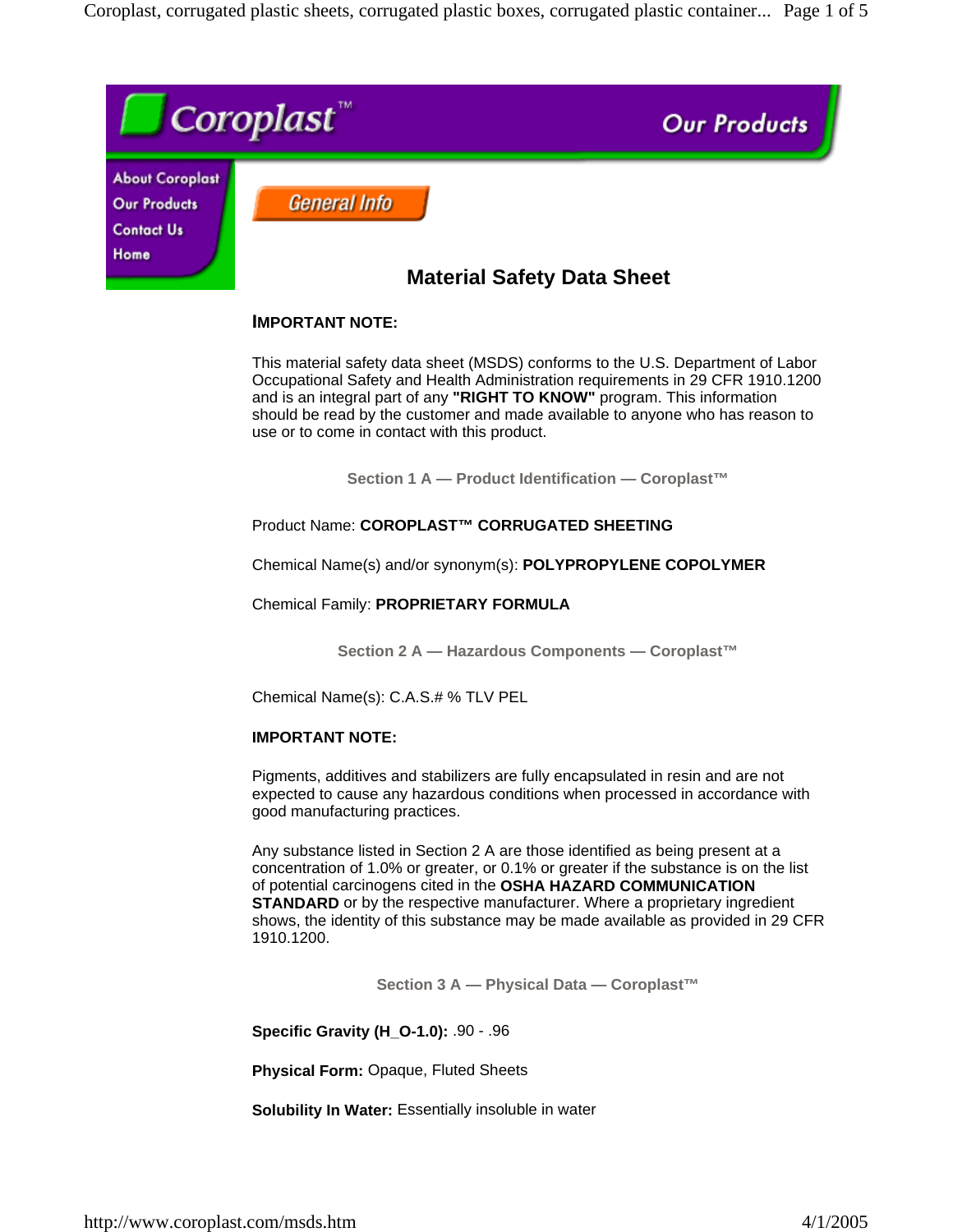**Section 1 B — Product Identification — Anti-Static**

#### Product Name: **COROPLAST™ ANTI-STATIC CORRUGATED SHEETING**

Chemical Name(s) and/or synonym(s): **ANTI-STATIC POLYPROPYLENE COPOLYMER**

Chemical Family: **PROPRIETARY FORMULA**

**Section 2 B — Hazardous Components — Anti-Static**

Chemical Name(s): C.A.S.# % TLV PEL

#### **IMPORTANT NOTE:**

Pigments, additives and stabilizers are fully encapsulated in resin and are not expected to cause any hazardous conditions when processed in accordance with good manufacturing practices.

Any substance listed in Section 2 B are those identified as being present at a concentration of 1.0% or greater, or 0.1% or greater if the substance is on the list of potential carcinogens cited in the **OSHA HAZARD COMMUNICATION STANDARD** or by the respective manufacturer. Where a proprietary ingredient shows, the identity of this substance may be made available as provided in 29 CFR 1910.1200.

**Section 3 B — Physical Data — Anti-Static**

**Specific Gravity (H\_O-1.0):** .90 - .95

**Physical Form:** Opaque, Fluted Sheets

**Solubility In Water:** Essentially insoluble in water

**Section 1 C — Product Identification — Conductive**

Product Name: **COROPLAST™ COROGUARD CORRUGATED SHEETING**

Chemical Name(s) and/or synonym(s): **COMPOUNDED POLYPROPYLENE COPOLYMER**

Chemical Family: **PROPRIETARY FORMULA**

**Section 2 C — Hazardous Components — Conductive**

| <b>CARBON BLACK</b> | 1333-86-4 | $3.5$ MG/M(3) | 3.5MG/M(3) |
|---------------------|-----------|---------------|------------|
| Chemical Name(s):   | C.A.S.t.  | % TLV         | <b>PEL</b> |

### **IMPORTANT NOTE:**

Pigments, additives and stabilizers are fully encapsulated in resin and are not expected to cause any hazardous conditions when processed in accordance with good manufacturing practices.

Any substance listed in Section 2 C are those identified as being present at a concentration of 1.0% or greater, or 0.1% or greater if the substance is on the list of potential carcinogens cited in the **OSHA HAZARD COMMUNICATION STANDARD** or by the respective manufacturer. Where a proprietary ingredient shows, the identity of this substance may be made available as provided in 29 CFR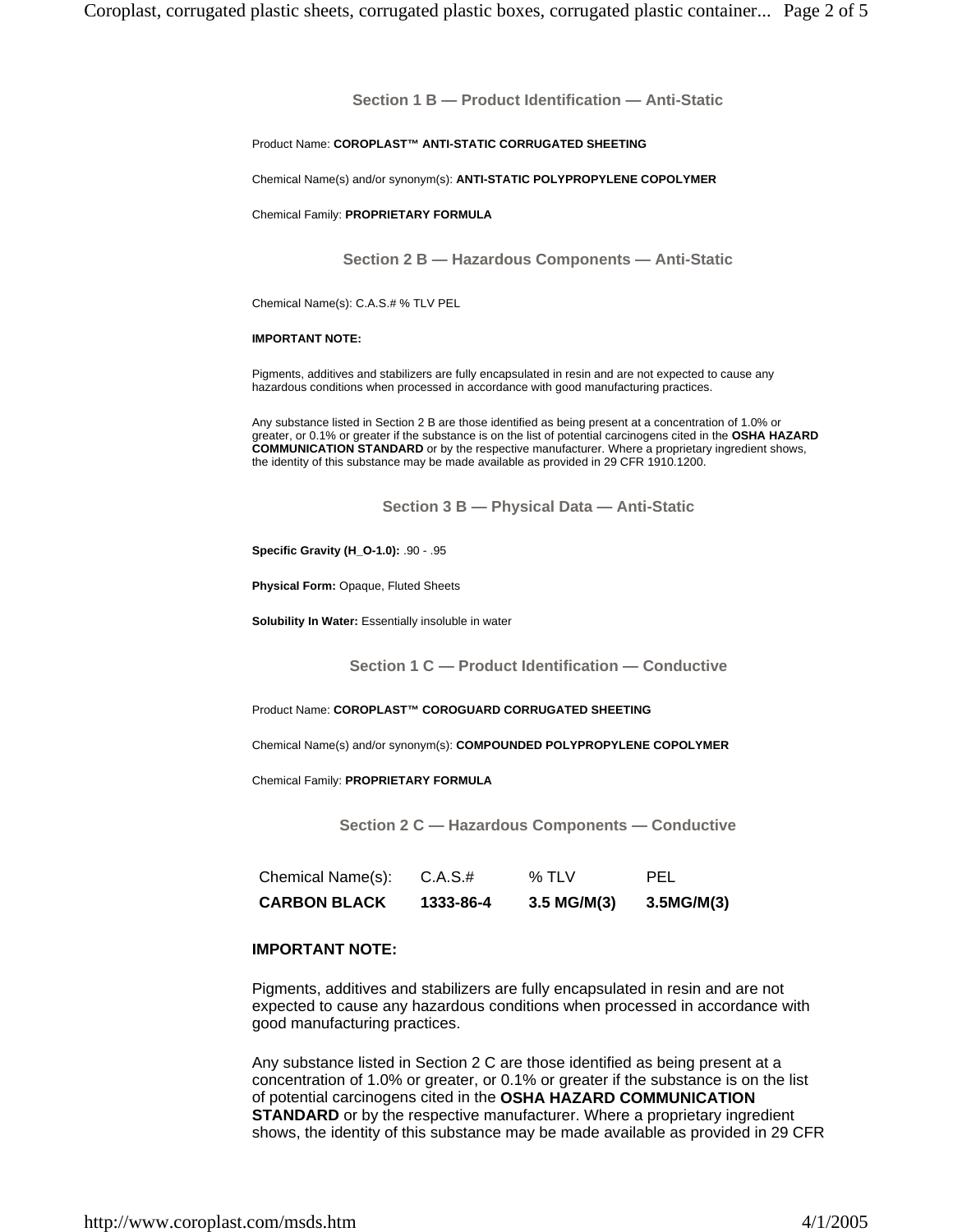1910.1200.

**Section 3 C — Physical Data — Conductive**

**Specific Gravity (H\_O-1.0):** .90 - .95

**Physical Form:** Opaque, Fluted Sheets

**Solubility In Water:** Essentially insoluble in water

**Section 1 D — Product Identification —Firewall F.R.B.**

# Product Name: **COROPLAST™ FIREWALL F.R.B. CORRUGATED SHEETING**

Chemical Name(s) and/or synonym(s): **FLAME RETARDANT POLYPROPYLENE COPOLYMER**

Chemical Family: **PROPRIETARY FORMULA**

**Section 2 D — Hazardous Components — Firewall F.R.B.**

Chemical Name(s): C.A.S.# % TLV PEL

### **IMPORTANT NOTE:**

Pigments, additives and stabilizers are fully encapsulated in resin and are not expected to cause any hazardous conditions when processed in accordance with good manufacturing practices.

Any substance listed in Section 2 D are those identified as being present at a concentration of 1.0% or greater, or 0.1% or greater if the substance is on the list of potential carcinogens cited in the **OSHA HAZARD COMMUNICATION STANDARD** or by the respective manufacturer. Where a proprietary ingredient shows, the identity of this substance may be made available as provided in 29 CFR 1910.1200.

**Section 3 D — Physical Data — Firewall F.R.B.**

**Specific Gravity (H\_O-1.0):** 1.1 — 1.3

**Physical Form:** Opaque, Fluted Sheets

**Solubility In Water:** Essentially insoluble in water

**Section 4 — Fire and Explosion Data**

**Fire Extinguishing Media:** Carbon Dioxide, Foam, Dry Chemical, Water Spray.

**Special Fire Fighting Procedures:** Recommend NIOSH approved self contained breathing apparatus.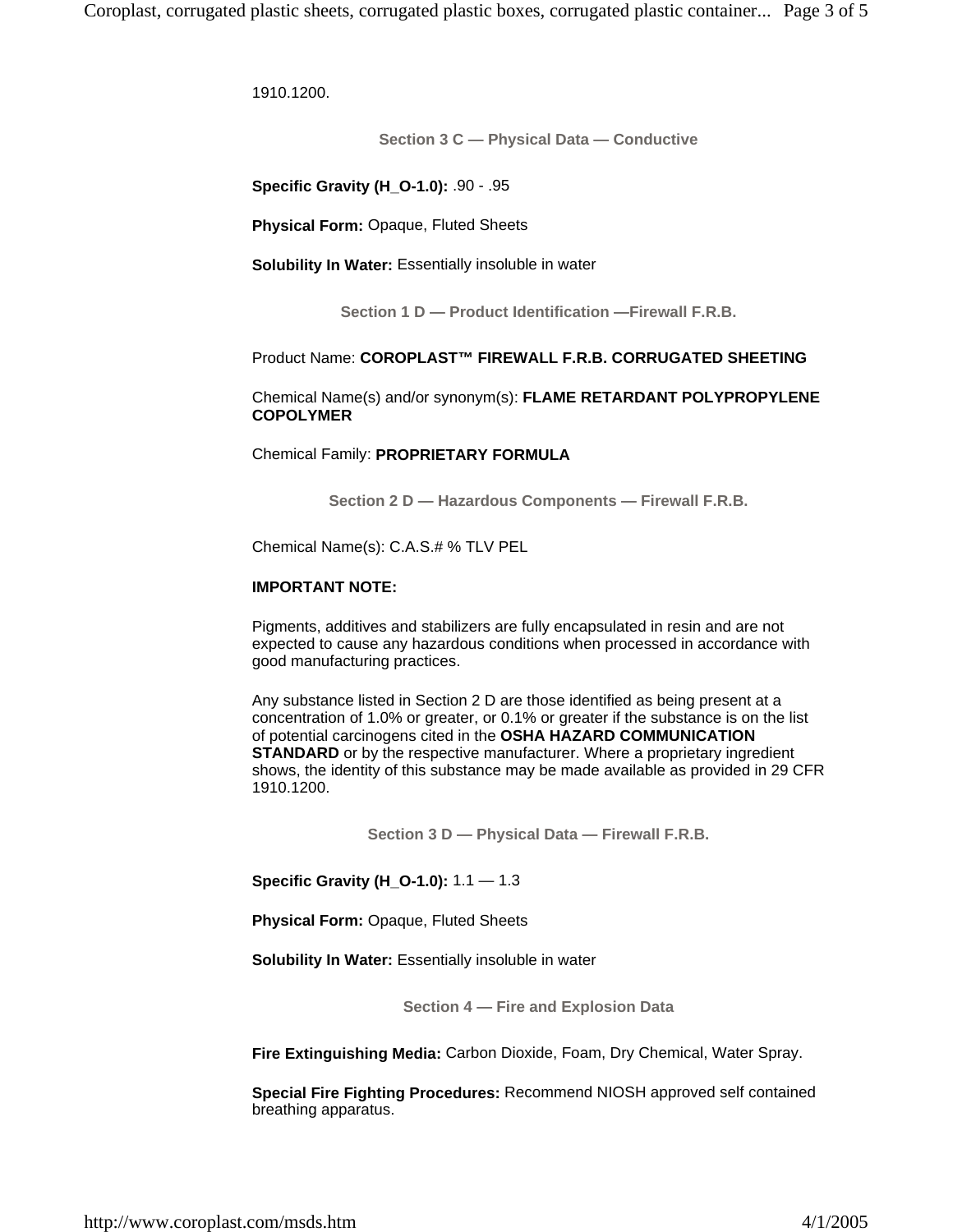**Unusual Fire and Explosion Hazards:** Decomposition and combustion products may be hazardous.

**Section 5 — Health Hazard Data**

**Effects of Acute Overexposure:** None Expected.

**Emergency First Aid Procedures:** If burned by molten material, cool as quickly as possible with water and see a physician for removal of adhering material and treatment of burn

**Smoke or Dust Inhalation:** Remove to fresh air and consult a physician.

**Section 6 — Reactivity Data**

**Stability:** Stable material.

**Conditions to Avoid:** None known.

**Incompatibility (Material to avoid contact with):** None known.

**Hazardous Decomposition By-Products:** Thermal decomposition and burning may produce Carbon Monoxide, Carbon Dioxide, and Hydrogen Bromide.

**Hazardous Polymerization:** Will not occur.

**Section 7 — Spill or Leak Procedures**

**Steps To Be Taken In Case Material Is Released Or Spilled:** Sweep up and return to container or discard if contaminated.

**Waste Disposal Method:** Solid waste disposal in accordance with Federal, State, and Local Regulations.

**Section 8 — Special Protection Information**

**Respiratory Protection:** Particulate Mask. If dusting occurs, use chemical respirator.

**Ventilation:** Local exhaust, good building ventilation.

**Special Ventilation Requirements:** None, however dust creation should be minimized.

**Hand/Skin Protection:** Cloth gloves to prevent cuts and scrapes from edges.

**Eye Protection:** Safety glasses or chemical goggles.

**Other Protective Equipment:** None needed.

**Section 9 — Special Precautions or Comments**